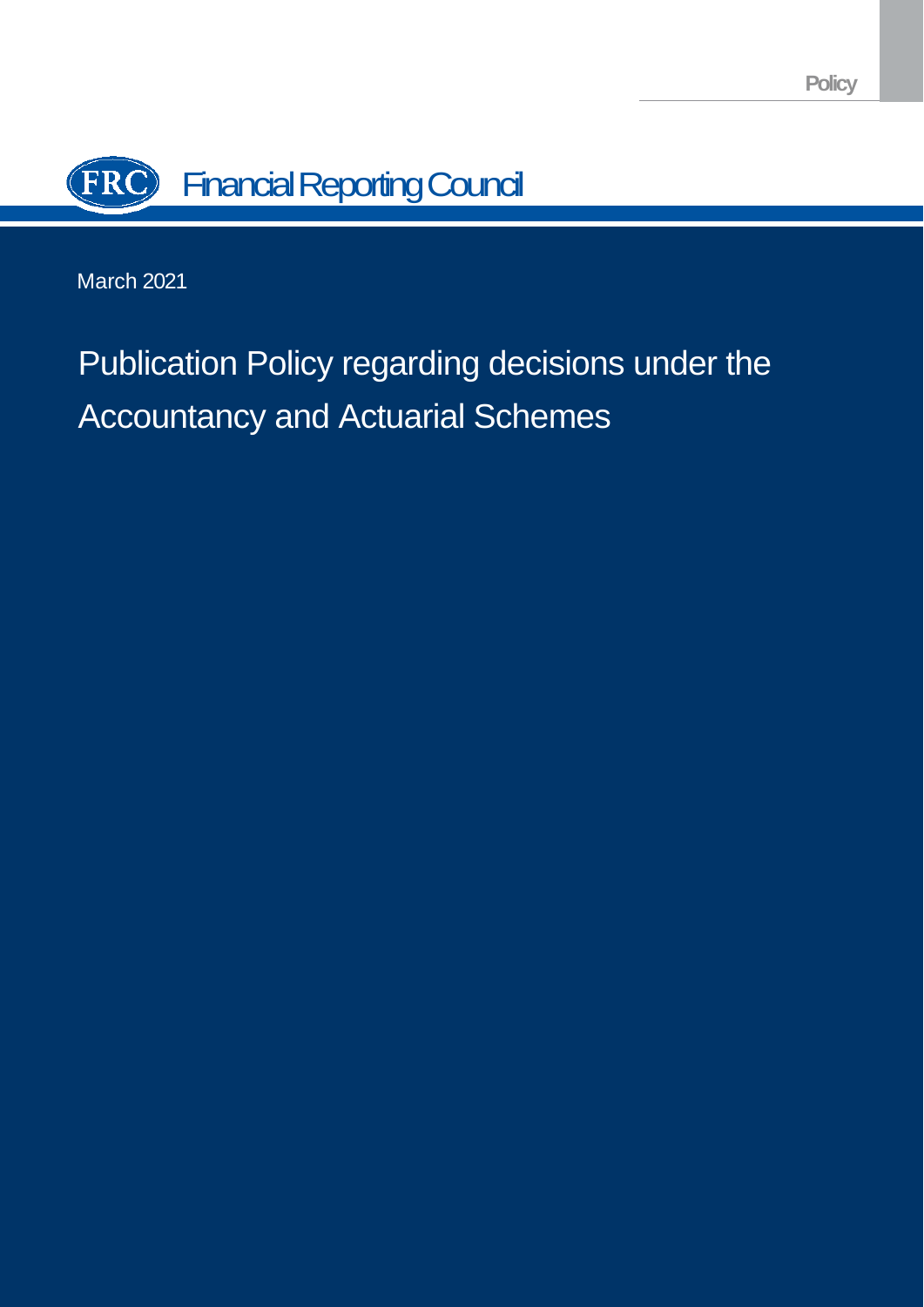The FRC's mission is to serve the public interest by setting high standards of corporate governance, reporting and audit and by holding to account those responsible for delivering them. The FRC sets the UK Corporate Governance and Stewardship Codes and UK standards for accounting and actuarial work; monitors and takes action to promote the quality of corporate reporting; and operates independent enforcement arrangements for accountants and actuaries. . We also represent UK interests in international standard-setting. As the Competent Authority for audit in the UK the FRC sets auditing and ethical standards and monitors and enforces audit quality.

The FRC (which includes the FRC's officers, employees and agents) does not accept any liability to any party for any loss, damage or costs howsoever arising, whether directly or indirectly, whether in contract, tort or otherwise from any action or decision taken (or not taken) as a result of any person relying on or otherwise using this document or arising from any omission from it.

© The Financial Reporting Council Limited 2021 The Financial Reporting Council Limited is a company limited by guarantee. Registered in England number 2486368. Registered Office: 8th Floor, 125 London Wall, London EC2Y 5AS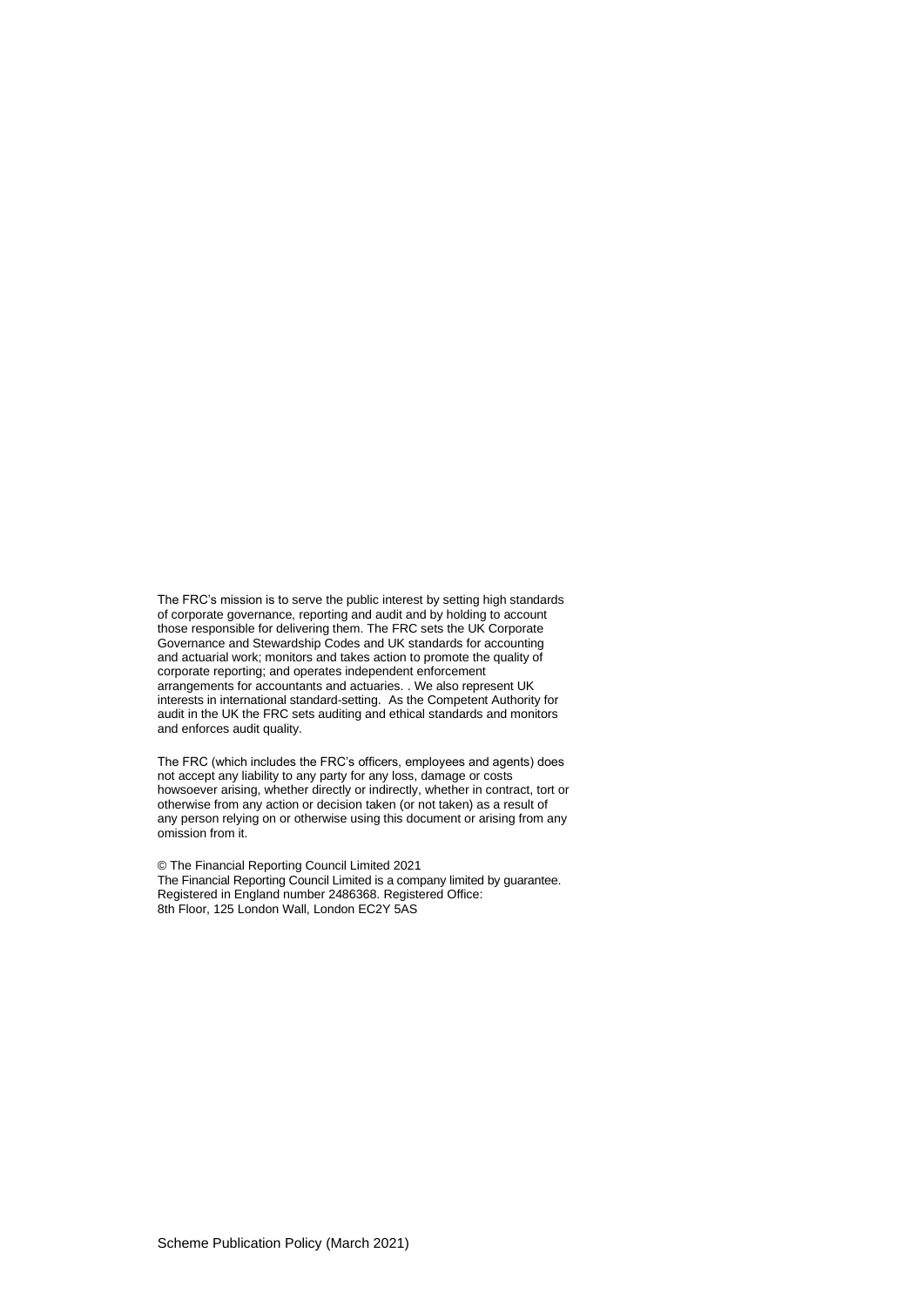# **Accountancy and Actuarial Schemes – Publication Policy**

## **Introduction**

- 1. This Policy applies to matters which are the subject of a decision under the Financial Reporting Council ("FRC")'s Accountancy Scheme and Actuarial Scheme ("the Schemes")<sup>1</sup>.
- 2. Publicity about actions taken under the Schemes contributes to transparency and public confidence in the FRC's independent disciplinary arrangements, informs the public and the professions of unacceptable standards of conduct, and deters future Misconduct.
- 3. The Schemes set out that matters under the Schemes either attract a presumption in favour of publication, or do not attract such a presumption. Each decision by the Committee is taken on its own merits and on a case-by-case basis.
- 4. In all cases, it is a matter for the FRC's Conduct Committee ("Committee") to decide whether to publish a matter related to a decision reached under one of the Schemes (save where a decision to open an investigation has been retained by or referred to the Board, in which case the associated publication decision will also be made by the Board. In such cases, references in this Policy to the 'Committee' shall also mean the Board). The manner in which an announcement is made is a matter for the FRC Executive.

## **Matters with a presumption in favour of publication**

- 5. The matters that attract a presumption in favour of publication are set out in the Schemes. These concern referrals from Accountancy Scheme Participants to commence an investigation<sup>2</sup>, the outcome of investigations<sup>3</sup>, approved Settlement Agreements<sup>4</sup> and Tribunal reports<sup>5</sup>.
- 6. When considering whether to publish matters that attract a presumption in favour of publication, the Committee may only decide not to publish, or to defer or delay publication, if it considers that to do so is in the public interest.
- 7. Whether the greater public interest lies in publication or in deferring or delaying publication is a subjective assessment.
- 8. The following are examples of factors that may indicate that publication would not be in the public interest:
	- a. Publication could jeopardise the stability of financial markets;
	- b. publication could prejudice criminal or other regulatory investigations or proceedings;

 $<sup>1</sup>$  This document was first issued in January 2021 following updates to the Accountancy and Actuarial Schemes also issued on 1 January</sup> 2021. The documents have since been re-issued on 30 March 2021 with reinstated numbering and cross references from their previous versions for continuity and ease of use together with minor corrections and clarifications

 $2$  Paragraph 6(2) Accountancy Scheme.

<sup>3</sup> Paragraph 7(15) Accountancy Scheme and paragraph 7(15) Actuarial Scheme

<sup>4</sup> Paragraph 8(6) Accountancy Scheme and paragraph 8(6) Actuarial Scheme

 $5$  Paragraphs 9(13), 10(16) and 15(13) Accountancy Scheme and paragraphs 9(13), 10(16) and 15(13) Actuarial Scheme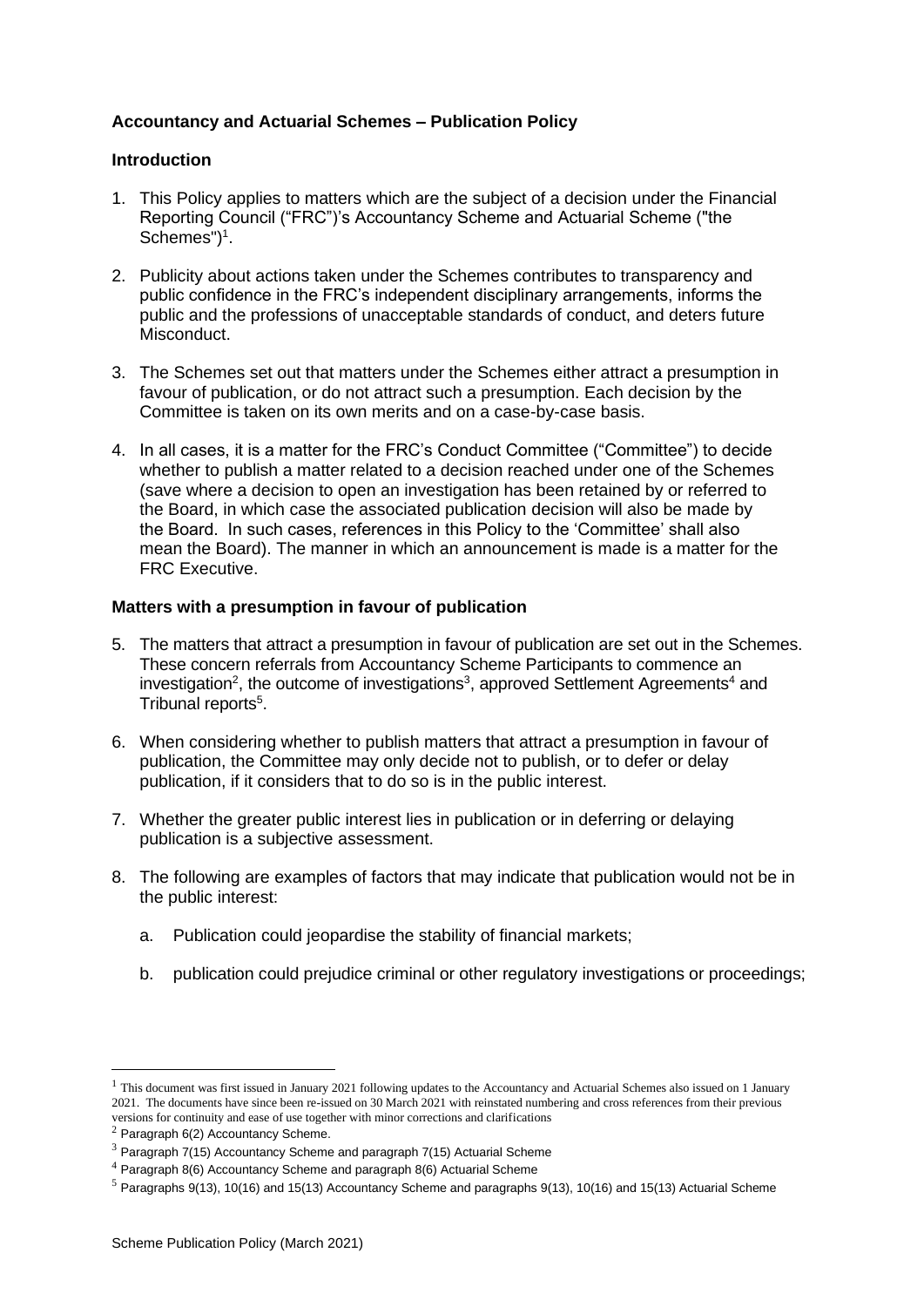- c. publication could prejudice the FRC's investigations or any future disciplinary action it may wish to take; or
- d. publication could have an impact on the national, regional or local economy disproportionate to the gravity of the issues under consideration and the overall circumstances.
- 9. The examples set out above are for illustrative purposes only and do not amount to an exhaustive list.

## **Matters with no presumption in favour of publication**

- 10. The specific matters that do not attract a presumption in favour of publication are set out in the Schemes. These relate to:
	- a. referrals from Actuarial Scheme Participants to commence an investigation<sup>6</sup>;
	- b. decisions to decline a referral from a Scheme Participant to commence an investigation;<sup>7</sup>
	- c. directions to the Executive Counsel to make preliminary enquiries;<sup>8</sup>
	- d. decisions to commence an investigation;<sup>9</sup> and
	- e. decisions to amend the scope of an investigation.<sup>10</sup>
- 11. The Committee will consider whether it is appropriate in all the circumstances to make an announcement in relation to a matter set out in paragraph 10. The Committee will consider the factors set out in paragraphs 13 to 16 below as relevant before coming to its conclusion.
- 12. Other announcements may be made by the Committee where it considers that such an announcement is desirable in achieving its objectives or would otherwise be in the public interest.

*Referrals to commence an investigation, decisions to decline a referral and directions to make preliminary enquiries*

- 13. It will not normally be appropriate for the Committee to decide to publish referrals, decisions to decline a referral or directions to make preliminary enquiries.
- 14. The factors which are to be taken into consideration when deciding whether it is appropriate to publish an announcement in relation to such a matter include the:
	- a. level of public interest in relation to the matter under consideration;
	- b. likely impact of such an announcement on public confidence in the accountancy and/or actuarial professions;

 $6$  Paragraph 6(2) Actuarial Scheme

 $7$  Paragraph 6(7) Accountancy Scheme and paragraph 6(7) Actuarial Scheme

<sup>8</sup> Paragraph 6(10) Accountancy Scheme and paragraph 6(10) Actuarial Scheme

 $9$  Paragraph 7(4)(iii) Accountancy Scheme and paragraph 7(4)(iii) Actuarial Scheme

<sup>&</sup>lt;sup>10</sup> Paragraphs 7(8)(iii) and 7(9)(ii) Accountancy Scheme, and paragraphs 7(8)(iii) and 7(9)(ii) Actuarial Scheme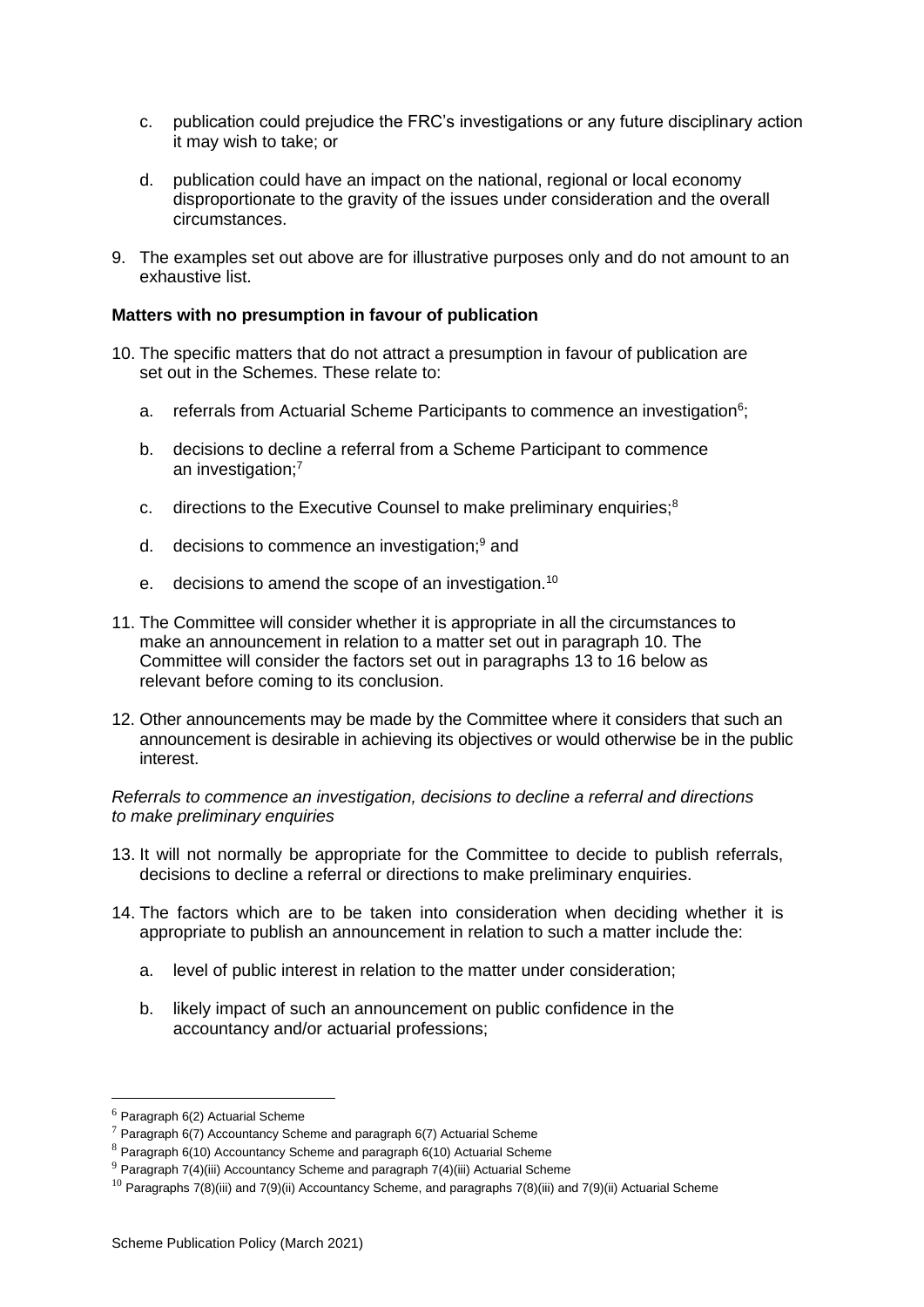- c. likely impact of such an announcement on fairness to all concerned in relation to the matter in question;
- d. legitimate purpose served by such an announcement; and
- e. requirements imposed by legislation, including applicable data protection laws, the Freedom of Information Act 2000 and/or the Environmental Information Regulations 2004 to either publish such information or to release such information into the public domain upon request.

#### *Decisions to commence an investigation*

- 15. The Committee will not normally decide to publish the fact of its decision to commence an investigation unless it considers:
	- a. that such publication is necessary in all the circumstances; and
	- b. any potential prejudice to the subject of an investigation is outweighed by the factors in favour of publication.
- 16. In order to determine that an announcement is necessary in all the circumstances, the Committee must consider that an announcement will:
	- a. help to maintain public confidence in the accountancy or actuarial professions;
	- b. help to maintain public confidence in the regulation of these professions;
	- c. protect users of financial statements;
	- d. protect investors;
	- e. help to prevent malpractice that is potentially widespread;
	- f. contribute to the effectiveness of the investigation itself, for example by bringing forward witnesses;
	- g. help to allay concern; or
	- h. help to contain speculation or rumour.
- 16(A) Where the Committee has exercised its discretion under paragraph 15 to publish its decision to commence an investigation under the Scheme, and it has been decided that no further action is to be taken following that investigation, the Committee should also publish the outcome of that investigation unless it decides that it is not in the public interest to do so. Such closure announcements will be retained on the FRC's website for a period of 2 years from the date of their publication save where the Committee decides, on the submission of a party or at the Committee's discretion that such announcements should be retained for a longer period. The FRC will use all reasonable endeavours to advise subjects of a closed investigation of the opportunity to seek an extension with 28 days' notice before the announcements are due to be removed from the website.

#### **Content of publication**

#### *Investigations*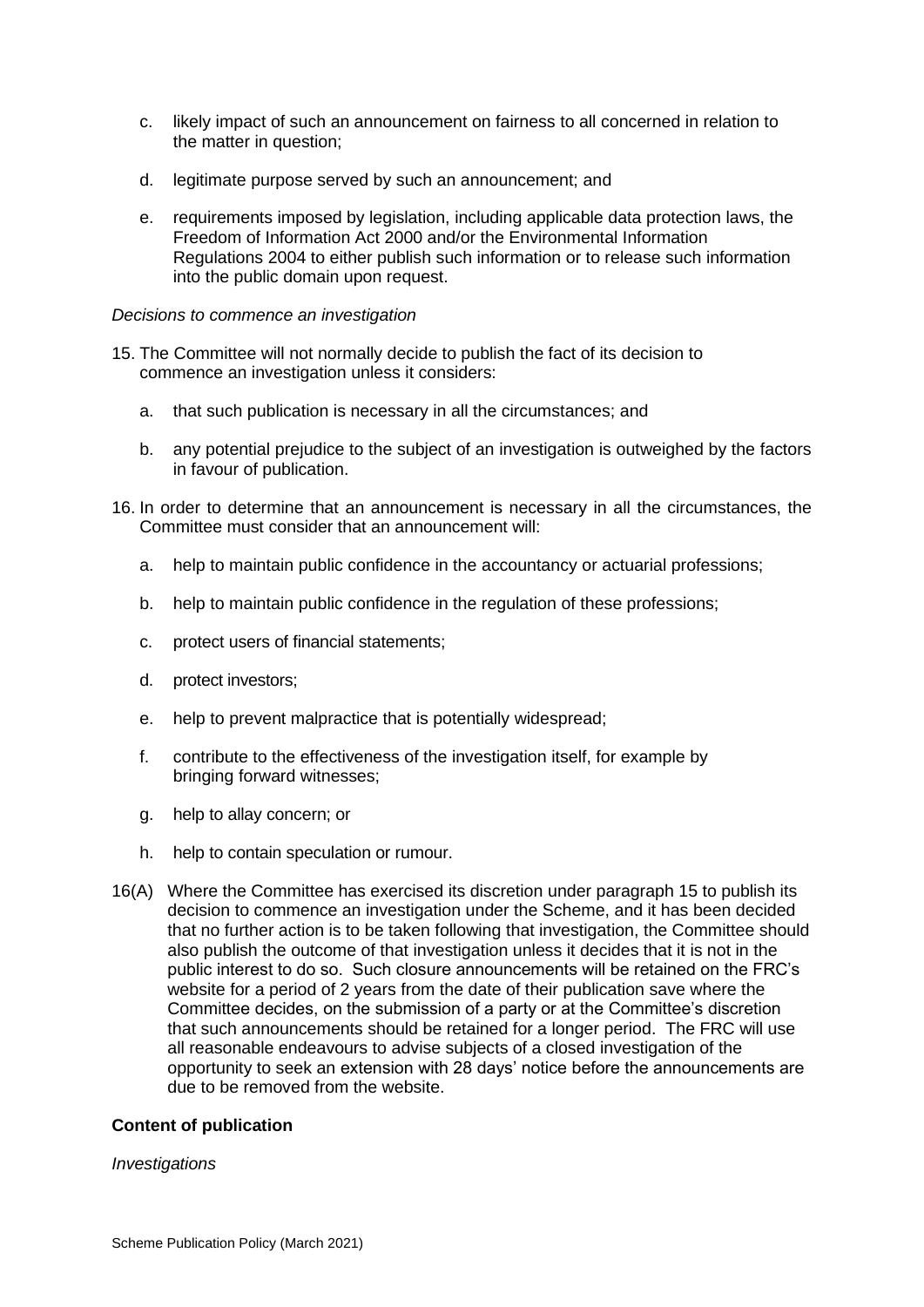- 17. Where the Committee decides to publish a matter relating to a decision to commence an investigation, the announcement will include sufficient information to enable the reader to understand in broad terms the matter which is being investigated.
- 18. The Committee will not normally publish the names of any Member whose conduct is under investigation except:
	- a. where failure to do so would defeat the purpose of the announcement, for example because it would not be possible to understand the nature of the matters under investigation without doing so;
	- b. where the identity of the person is already a matter of public knowledge;
	- c. where the identity of the person is obvious from the description of the matter; or
	- d. there are other circumstances which, in the opinion of the Committee, make it appropriate to identify individuals under investigation.
- 19. Where the Committee decides to publish an announcement regarding the outcome of an investigation, publication will include:
	- a. sufficient information to enable the reader to understand in broad terms the matter under investigation;
	- b. the outcome of the investigation;
	- c. whether or not the Executive Counsel has delivered a Formal Complaint;
	- d. if a Formal Complaint has been delivered, the nature of the complaint and against whom the complaint is being brought; and
	- e. if the identity of the Member investigated has been previously published, the identity of that Member.

#### *Settlement Agreements*

20. The Committee will usually make approved Settlement Agreements available on the FRC's website. Settlement Agreements may be edited for publication. Any accompanying press announcement will summarise the Settlement Agreement and any sanctions and costs orders imposed.

#### *Tribunal Reports*

21. The Committee will usually make the report of the Tribunal available on the FRC's website. Tribunal reports may be edited for publication. Any accompanying press announcement will summarise the Tribunal's findings and any sanctions and costs orders imposed.

## **Third Parties & Advance Notification**

22. Save as otherwise set out in this policy, the identity of third parties will usually be anonymised in any announcements and/or related documents published pursuant to the Schemes and under this Policy, unless or to the extent that publication of that party's identity is considered fair and necessary in all the circumstances and is in compliance with any applicable data protection laws.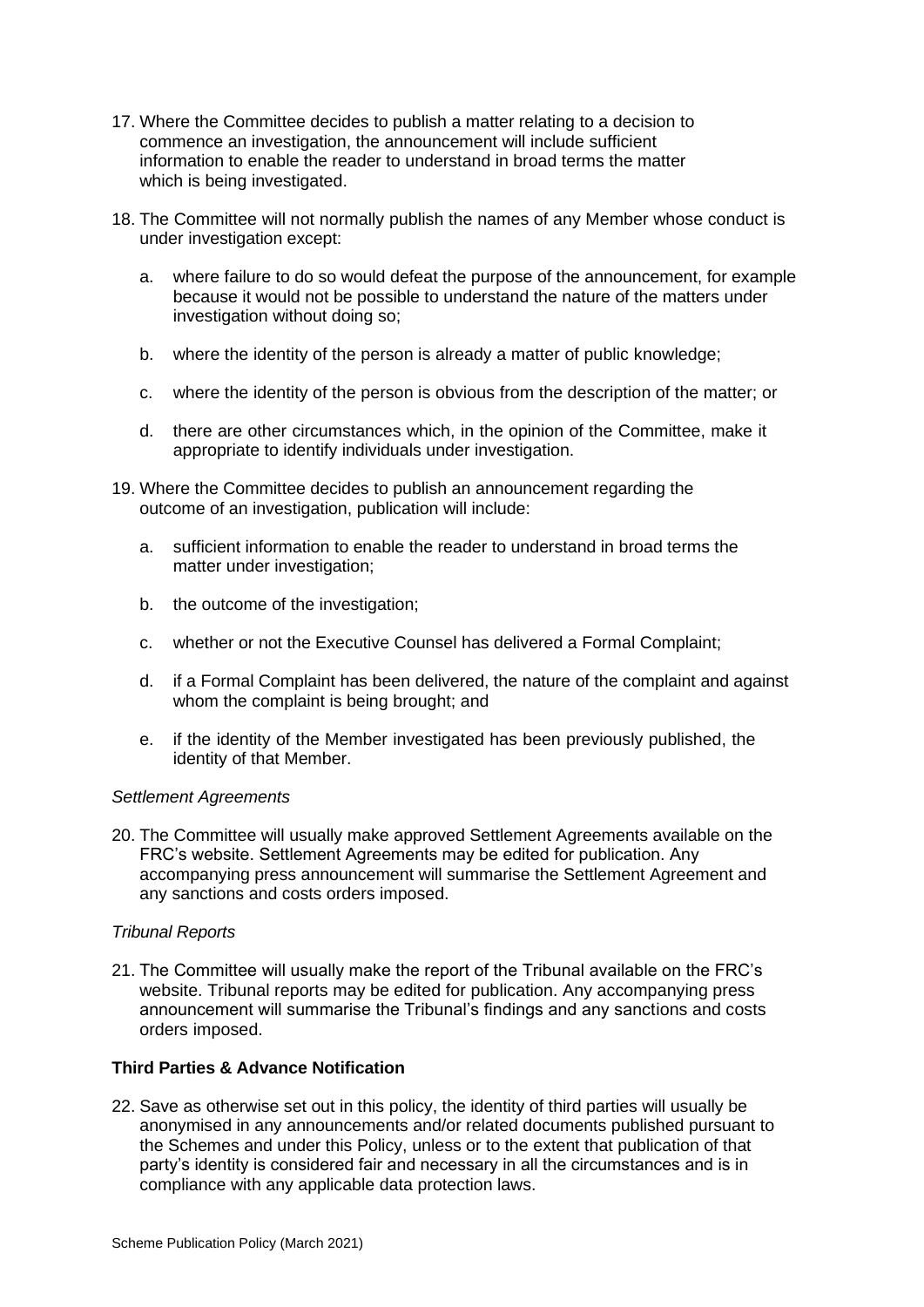- 23. The entity in relation to which the respondent's conduct is the subject of the investigation will usually be identified in any announcements and/or related documents published in relation to the outcome of such investigation under the Scheme, unless or to the extent that identification of that entity is considered to be unfair and unnecessary in the circumstances.
- 24. Save where the Committee decides that a lesser period is appropriate (e.g. more urgent publication is desirable to safeguard the public interest), any Member or Member Firm and, where appropriate, any other party named or identifiable in an announcement will be given a copy of its proposed terms a minimum of seven days before its intended publication. Where any comments are received in response to such advance notice and to enable the FRC to give due consideration to the comments received, the announcement will not usually be published before the expiry of a further seven days from the original intended publication date unless otherwise agreed or where the FRC considers earlier publication to be in the public interest..
- 25. Advance notification of publication of an announcement under this Policy will usually also be given to the relevant Scheme Participants and any regulatory body or prosecuting authority with a known interest in the matter in question.
- 26. Amendments to the wording of press announcements will not generally be accepted, except in relation to matters of factual inaccuracy.

## **Price Sensitive Information**

27. The FRC shall have due regard to the potential risk of the release of price sensitive information which may arise out of or in connection with announcements made under the Scheme and shall keep a price sensitive communications policy in operation and under review from time to time in the interests of ensuring the simultaneous release to the market under appropriately controlled conditions of such information. The advance notice period in paragraphs 24 and 25 will not apply in these circumstances.

#### **Timing and Manner of Publication**

- 28. Publication of a press announcement and any associated documents will normally take place as soon as is practicable.
- 29. If the Committee considers that there are public interest reasons to do so, the Committee may decide to defer or delay publication for a period of time or until such time as it considers appropriate. The Committee will keep any such decision to defer or delay publication under review.
- 30. Save as otherwise set out in this Policy or required by law, publication will usually take the form of:
	- a. a short statement on the FRC's website setting out the brief factual details of the decision or action in question; and

b. Where considered appropriate in all the circumstances, a link to any related detailed decision(s) or documents

31. [Deleted]